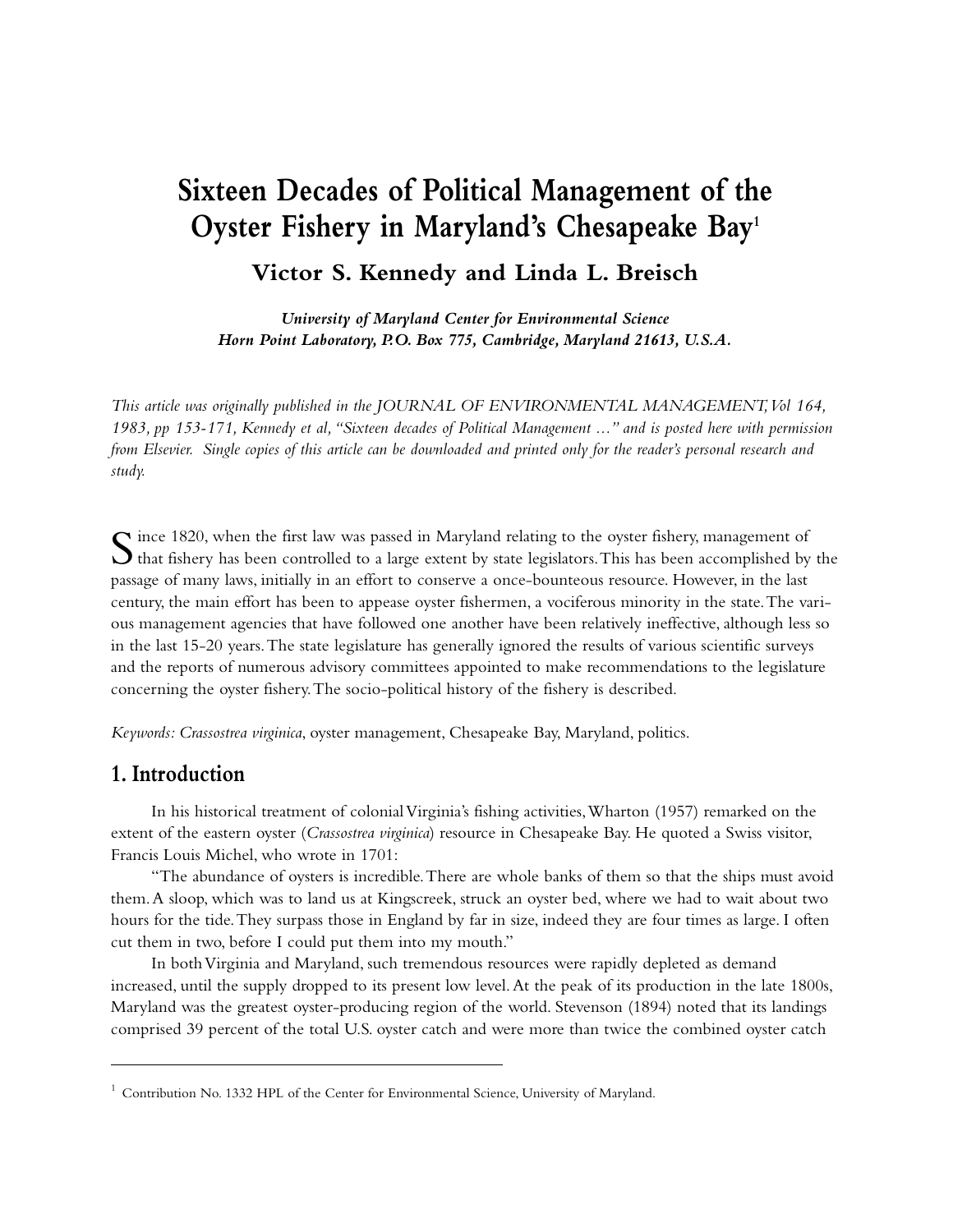of all foreign countries. Maryland's oyster industry equalled in value 17 percent of the total fisheries product of the U.S.A. and employed 20 percent of Americans in the fishing industry. Since then, the Maryland proportion of the U.S. catch declined to 17 percent in volume by 1929 (Fairbanks, 1932), was 18 percent in 1962 (Quittmeyer, 1966), and climbed to 31 percent in 1975 (Bell and FitzGibbon, 1978). Its value remained at about 17-18 percent in 1929 and 1962, and had risen to 29 percent in 1975 (Fairbanks, 1932; Quittmeyer, 1966; Bell and FitzGibbon, 1978).

Of all oystering states in the U.S.A., Maryland is unusual in that it has persisted for over a century in maintaining an extensive public fishery while discriminating against private cultivation on rented ground. It is a century since the first scientific investigators surveyed oyster grounds in Maryland's Chesapeake Bay, documented their despoilation, and recommended conservation measures including private cultivation.

Management of the contemporary oyster fishery is the responsibility of the Tidewater Administration of the Maryland Department of Natural Resources. However, important control over management resides in the Maryland General Assembly, the legislative body which has passed numerous laws governing the fishery. Local county committees of oystermen also play a key role in advising the Tidewater Administration in its management actions.

Chesapeake Bay, especially the Maryland portion (Fig. 1), is excellent habitat for oysters (Alford, 1975), and many observers have indicated that the potential Maryland catch could be increased substantially by combining a public fishery and private oyster farming (Quittmeyer, 1966). However, in spite of numerous such recommendations from a variety of sources, no real action has been taken. Indeed, the historical inattention by Maryland legislators to the extensive results of scientific studies and analyses stimulated Bowman (1940) to use the Maryland oyster fishery as one of his three examples of the failures of attempts to apply science to social problems. He cited the large amounts of scientific material collected on *C. virginica* and the various management recommendations that had been made. He noted that state legislators had ignored all these data and recommendations, preferring to consult "practical" (sic) oystermen.

Our report describes socio-political influences on the Maryland oyster industry over the last 160 years from the passage of the first oyster-related law in 1820. Reflecting on such influences can be instructive because resource management involves not just an application of biological principles but also an interaction with social attitudes, many of which may have been decades in the formation (McHugh and Bailey,  $1957$ ). $^{2}$ 

#### **2.Years of Harvest Increase**

Locations mentioned in the text are displayed in Figure 1 and oyster harvest data since 1839 are presented in Figure 2. Data to 1911 are adapted from a similar figure by Grave (1912).These earlier data, at least until the latter part of the nineteenth century, are gross estimates based upon extrapolations from records of oyster packers, information on number of oyster fishery licenses issued, etc. Stevenson (1894) described the available statistics in some detail, citing their source. Christy (1964) discussed the problems of dependability of these early harvest estimates and whether the decline since 1890 was as extreme as pic-

 $2$  Throughout this paper, we do not refer to the situation concerning the Potomac River oyster resource, although the river is totally in Maryland. Its southerly bank is Virginia territory, so the management and harvesting of the oyster resource have been, until recently, matters of longstanding controversy between the two States (Ingersoll, 1881; Stevenson, 1894; Power, 1970).The mainstem of the river is administered by the Potomac River Fisheries Commission, a bi-State organization, whereas the tributary creeks come under the administration of the respective State resource agencies.A description of the oyster grounds and fishery, along with management recommendations, is included in Davis *et al.* (1976).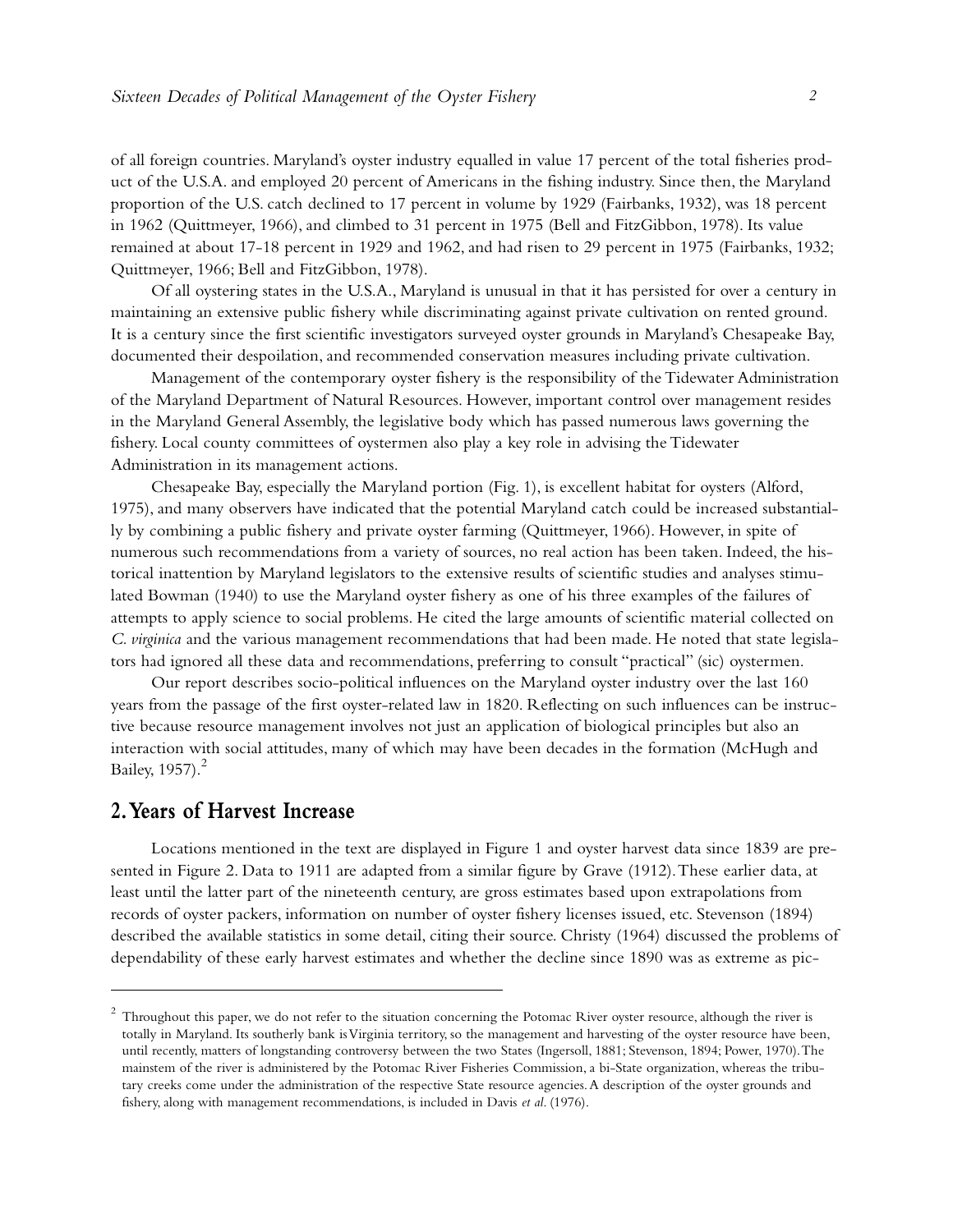tured. He concluded that early harvests were probably not greatly overestimated and that the decline represented a real decrease which he attributed to overfishing and possible increased siltation of oyster grounds.Thus, these data, while perhaps not strictly accurate, do indicate trends in oyster harvests and are useful for comparison with the more dependable twentieth century data, which have been retrieved from various reports of what is now the Maryland Department of Natural Resources.

The early history of the Maryland oyster fishery was the subject of lengthy description by Ingersoll (1881) and Stevenson (1894), upon whom we have depended for much of the following information up until about 1880.

Stevenson (1894) was unable to find much historical evidence concerning oyster consumption by early Maryland colonists. He did note that the deposition in the Clairborne suit of 1680 had "Kent Islanders" (early settlers) citing among their grievances the fact that the exhaustion of their provisions had



*Figure 1. Chesapeake Bay region, including Maryland locations mentioned in the text.*

forced them to eat oysters taken from along the shore. As colonial populations increased and hand tongs and then dredges were introduced as harvest implements, inroads into the oyster population began. Quantitative production data were apparently not collected until about 1839, when Maryland's yield was estimated at 710 000 bushels. Soon after, many of the large reefs in Tangier Sound were discovered and the fishery expanded greatly (Stevenson, 1894).

Meanwhile, the oyster beds of New England had become badly depleted throughout the 18th Century by over-fishing (Ingersoll, 1881; Sweet, 1941).The center of the U.S. oyster industry had been in Connecticut, especially Fair Haven. From there, apparently beginning about 1808 (Stevenson, 1894),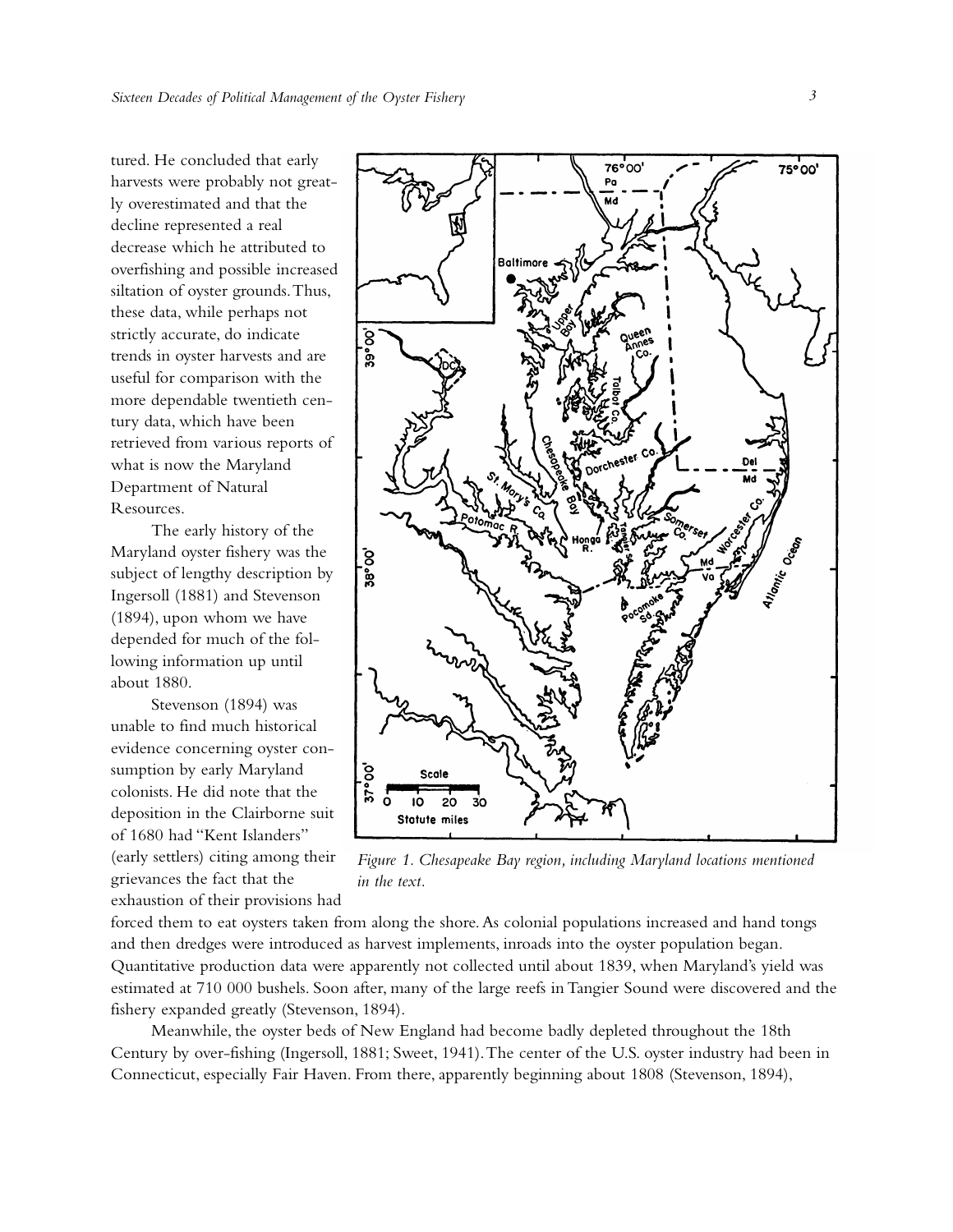

*Figure 2. Reported landings of oysters in Maryland over the past 14 decades, in millions of bushels (approx. 1-3 times standard U.S. bushel).The harvest period for oysters begins at the end of the old year and extends into the new.The time line refers to the new year (for example, 1961 denotes the 1960-1961 harvest period). Important events in the history of management in Maryland are noted. (After Grave 1912, modified.)*

dredge schooners travelled to New Jersey and Virginia to obtain oysters for the northern market. Because of this increasing activity,Virginia passed legislation in 1811 prohibiting dredging in its waters, forcing the fleet north up the Bay to Maryland. Concern about such increased fishing led the Maryland legislature in 1820 to enact its earliest oyster-related law, prohibiting both dredging in the state and the transport of oysters from the state in ships not wholly owned for the preceding year by Maryland residents (Stevenson, 1894).These prohibitions (Grave, 1912), coupled with the building and improvement of transportation systems such as national turnpikes and the Baltimore and Ohio railway (Nichol, 1937) and the desire to be closer to the principal source of supply (Sweet, 1941), led established New England oyster packers to open branch plants in Baltimore in the mid-1830s.These plants exported increasing quantities of oysters to western communities. Demand rose, with the number of processing establishments (raw packers and steam packers or canners) in Baltimore increasing from one in 1834 to 80 in 1868 (Nichol, 1937). By 1875, the oyster harvest was estimated to be about 14 million bushels, with a peak of 15 million bushels taken in 1885.

Associated with this great increase in harvest were changes in legislation concerning harvesting techniques and fishing regulations (Stevenson, 1894; Grave, 1912). In 1830, the "One-Acre Planting Law" was enacted, allowing Maryland citizens to use one acre of ground for planting and growing oysters and other shellfish. Landowners whose property bordered a creek less than 100 yards wide at its mouth had the exclusive right to use the creek for planting. It was a misdemeanor for others to harvest planted oysters without permission.This oyster-planting law was the third to be enacted in the U.S., after New Jersey (1820) and Rhode Island (1827).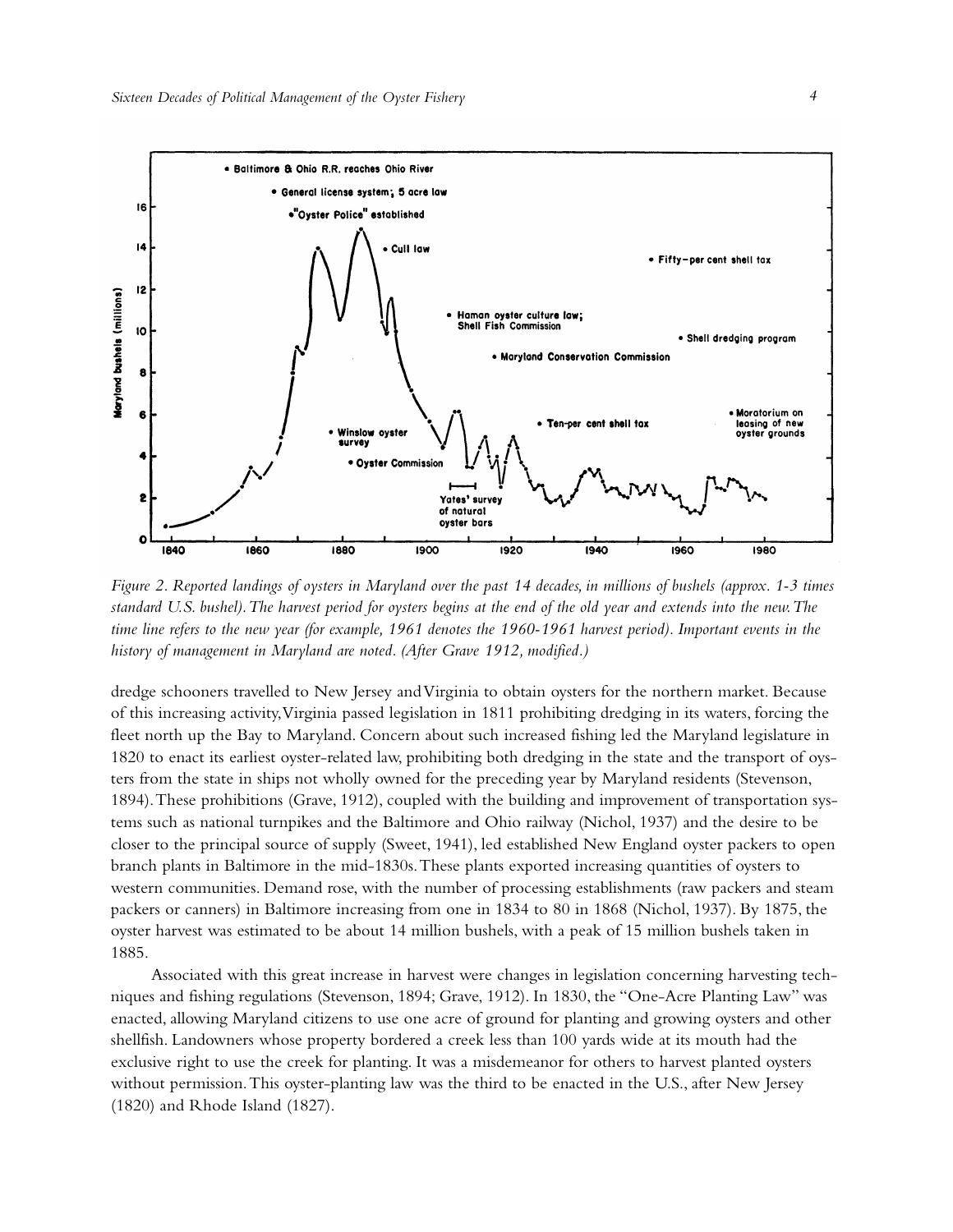In these early years, the extent of the oyster resource was not yet known, the rich grounds in Tangier Sound not being discovered until 1840, and there was concern that the resource would be over-exploited. Thus, in 1836 (Dorchester and St. Mary's Counties) and in 1840 (Somerset County), burning oysters for agricultural fertilizer (lime) was prohibited. In 1846,Worcester County established a closed season (April 13 to September 1), the first in Maryland and one of the earliest in the U.S.

In 1854, the use of small dredges (scrapes) was allowed in certain waters of Somerset County for county residents who had obtained a \$15 license.This was the first oyster license law in Maryland and one of the first in the nation. Similar laws were enacted in 1870 and 1874 with regard to certain waters in Dorchester and Talbot Counties, respectively.

In 1865, two major legislative initiatives occurred.The first abolished the old general oystering laws and enacted a new code, including adoption of a state-wide license system governing tongers, scrapers, and dredgers.Thus, use of large dredges became legal again after 45 years.A variety of factors led to this action: oystermen from other than Somerset County were limited to laborious tonging and were jealous of the legal use of the more efficient scrape by the residents of that county; oysters in waters deeper than 23 feet were out of reach of hand tongs; and the demand for oysters was rising quickly.The large, effective dredges could reach the great quantities of oysters living in the deeper Bay waters.The new code did prohibit the use of steam boats or steam machinery for harvesting, and enforced a closed season on dredging from June 1 to September 1.There was no closed season on tonging, except in Worcester County.

The second legislative initiative allowed riparian landowners to plant oysters on five acres of leased ground (this privilege was later extended to any Maryland citizen). However, rather than use this privilege to cultivate oysters, i.e. to increase production or improve quality, most individuals who took advantage of the new law used the ground for holding oysters until market conditions were suitable for their sale (Grave, 1912).The law drew a distinction between natural oyster beds (which could not be leased) and barren ground (which could).

The General License Law was unpopular with oystermen, many of whom refused to obtain licenses or to abide by other provisions of the new Act.Thus, in 1868 a State Fishery Force (popularly known as the "Oyster Navy" or "Oyster Police") was established. Initially, the Force comprised a steamer with two sailing vessels, then grew to a complement of two steamers, eleven sailing vessels, eight smaller "County" boats, and 120 men by 1894. These armed vessels patrolled the Bay and its tributaries to enforce the law, with varying degrees of success at first. Indeed, the Force fought a number of pitched battles with defiant dredgers on occasions, notably around 1888 (Earle, 1932).The sinking of a number of dredge boats by cannon fire and the death of some scofflaws led to fewer overt violations of the law (Burgess, 1963).

It is apparent that, throughout this period, regulations enacted by Maryland legislators represented reasonable attempts to protect the public fishery and to manage the exploitation of a resource that was providing jobs for tens of thousands of Maryland citizens.This is especially true considering the limited understanding of both oyster biology and the extent of the resource at the time.As noted earlier, in a number of instances Maryland was one of the first states to enact such protective legislation.

#### **3. Harvest Declines and Major Surveys**

A decline in harvest following the 14 million bushel yield of 1875 (Figure 2) induced the General Assembly to commission the U.S. Coast and Geodetic Survey to study the extensive oyster grounds in Tangier and Pocomoke Sounds (Winslow, 1882). Results of this careful two-year survey (1878-79) included valuable descriptions of the structural and biological differences between older worked grounds and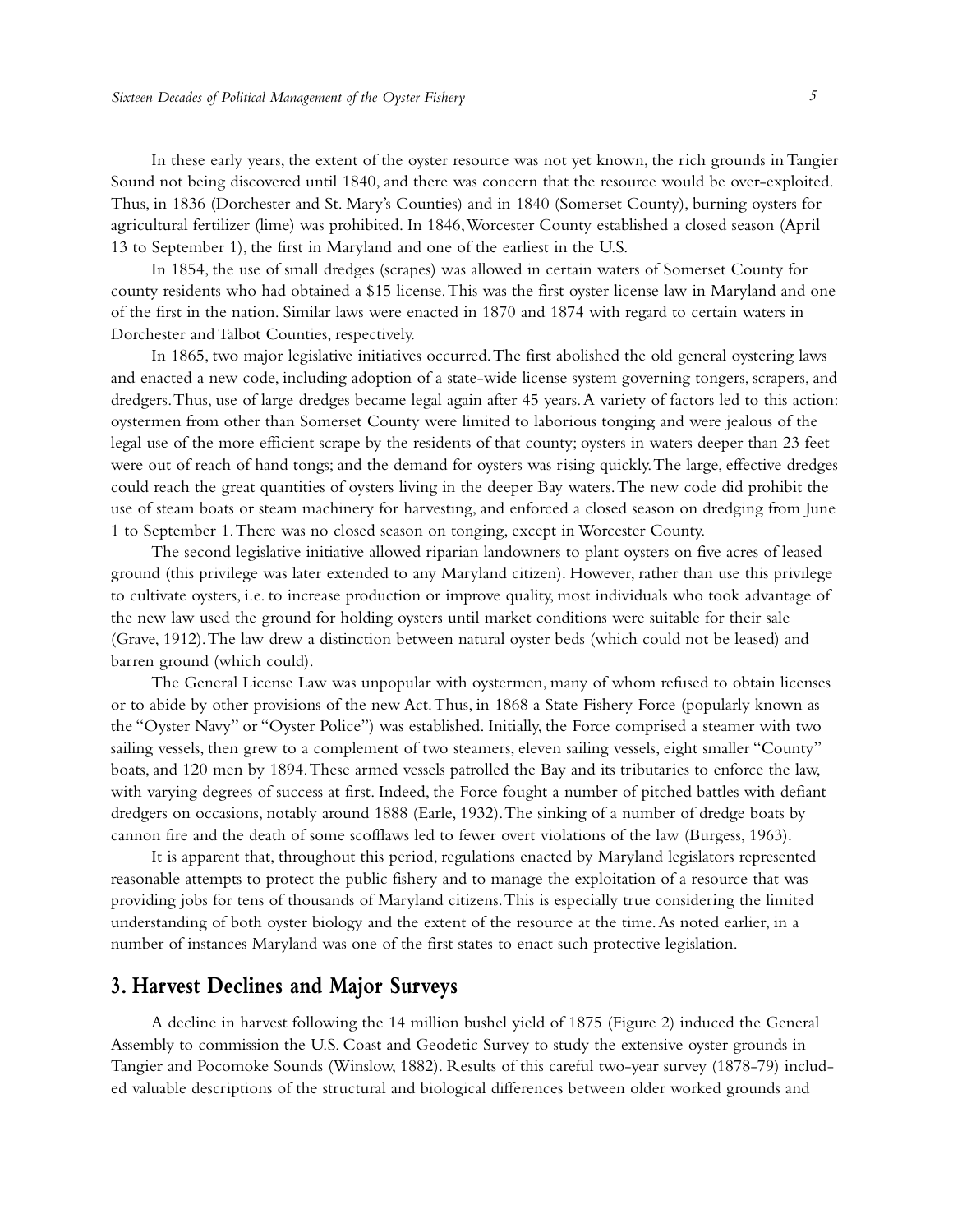new grounds never before fished. Dredging had been beneficial in that it had broken up the tightly consolidated oyster "rocks" or virgin bars, dragging the oysters and shell on to new ground and expanding the area of the oyster beds.Thus, the oysters, being less crowded, tended to be larger and in better condition. The increased bottom coverage by shell (cultch) probably allowed greater surface area for spat settlement. However,Winslow found that oysters had diminished in abundance from 30 years earlier when the Sounds were first fished. He found a smaller proportion (about 30 percent) of shell debris on unworked grounds than on exploited beds (up to 97 percent in some parts of Pocomoke Sound).

Winslow (1881) set out earthenware tiles as spat collectors in an effort to estimate larval setting period, spat growth, and mortality. However, vandals destroyed 23 of the 24 bundles of tiles that were deployed. From the tiles that survived,Winslow was able to describe newly settled spat, to estimate their settling periodicity, and to determine that they grew much faster than had been expected. He suggested that old beds could be rehabilitated by scattering material such as stones, earthenware, water pipes, and shells about the beds. Mature oysters should be deposited with the shells.The cultch should be exposed late in spring to ensure its cleanliness and suitability for spat settlement. Such biologically sensible management recommendations appear to be among the first to be advanced (at least in print) in Maryland.

Winslow also recommended the formation of an informed Commission, free from political interference, to oversee management of the fishery. He stated that the Commission should be empowered to prevent exhaustive dredging, to reserve oyster grounds with large numbers of young oysters, to prevent harvesting of young oysters, to enforce the closed season which should include the spawning period, to cleanse the grounds before spatfall occurred, to add cultch where necessary, and to control pests and predators of oysters.These appear to be far-sighted recommendations for the time.

In a later paper (Winslow, 1884), he urged emulation of northern states in the establishment of private oyster culture on grounds rented from the state. He noted that the oyster yield in Maryland's public fishery was 40 bushels per acre, compared with triple this yield in the northern states which depended on private oyster culture on less acreage than that of Maryland's public fishery. He claimed that a common property resource was not easily conserved or improved, whereas self-interest should inspire such aims in a private oyster planter.

In 1882, an Oyster Commission comprising three men, including Dr.W. K. Brooks of Johns Hopkins University, was appointed "to examine the oyster beds and to advise as to their protection and improvement" (Brooks, 1905). Brooks had earlier discovered that *Crassostrea virginica*, unlike the European Ostrea edulis, expelled its gametes into the water where external fertilization and development occurred (Brooks, 1880), and he was familiar with the eastern oyster and its fishery. However, not everyone considered Brooks to be knowledgeable. He noted (1905):

"I speak on this subject with the diffidence of one who has been frequently snubbed and repressed; for while I am myself sure of the errors of the man who loudly asserts his rights to know all about it, it is easier to acquiesce than to struggle against such overwhelming ignorance, so I have learned to be submissive in the presence of the elderly gentleman who studied the embryology of the oyster when years ago as a boy he visited his grandfather on the Eastern Shore, and to listen with deference to the shucker as he demonstrates to me at his raw-box, by the aid of his hammer and shucking-knife, the fallacy of my notions of the structure of the animal."

The legislature provided no financial support for the Oyster Commission's work (Brooks, 1905), although the Governor provided a small sum from his emergency fund and Johns Hopkins University gave Brooks two years of paid leave to perform the survey. In spite of this limited financial support, the Oyster Commission visited 59 oyster bars and made 326 dredge hauls, covering  $121,000$  yd<sup>2</sup> of oyster bottom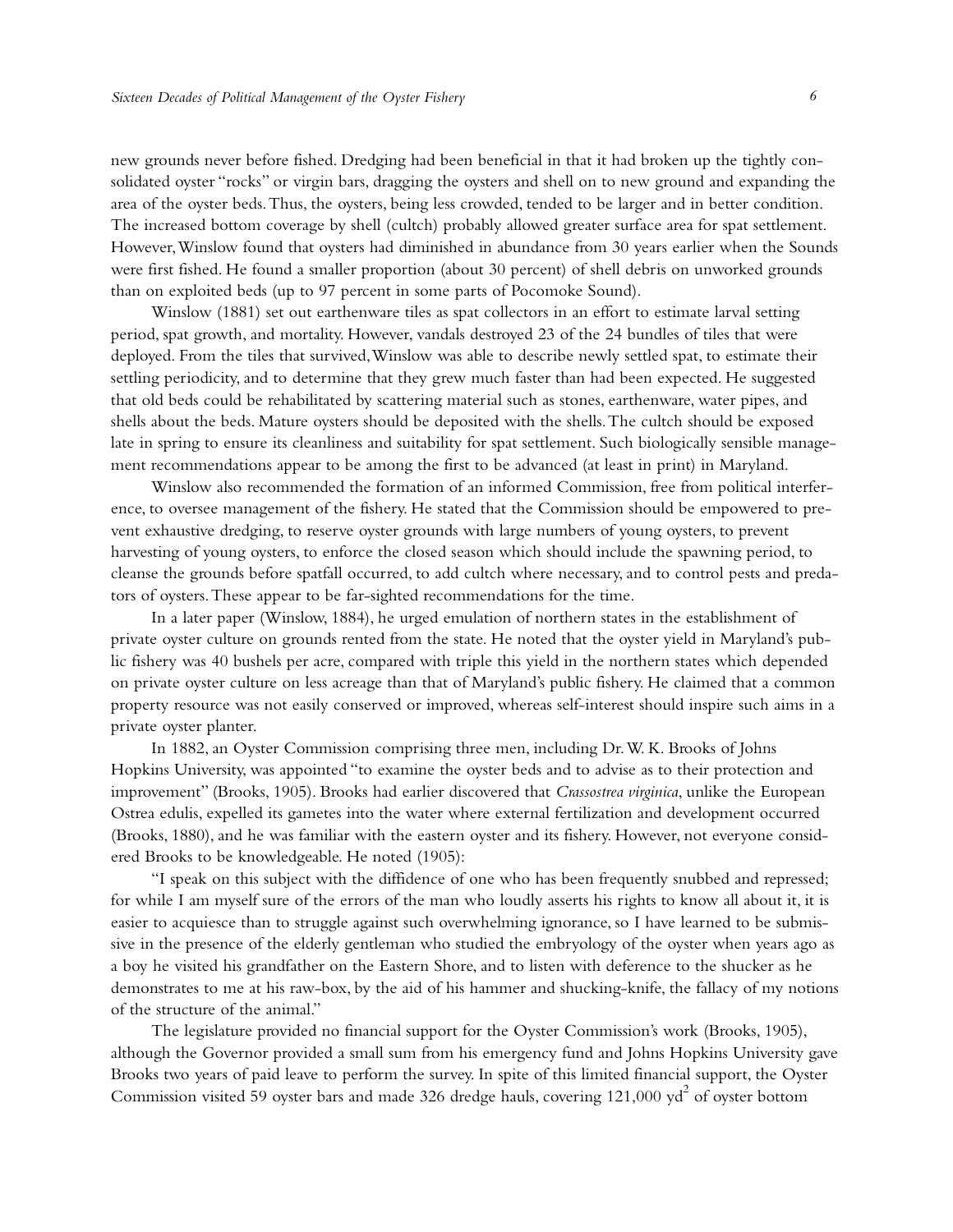(Brooks *et al*., 1884). Over 30,000 oysters were caught and examined.The Commission attempted to duplicate Winslow's methods of estimating oyster abundance by dredging.The Commissioners noted a decline in oyster abundances and an increase in proportions of shell to live oysters in comparison with Winslow's earlier results. For example, in 1882, they found an average ratio of 1.3 bushels of oysters to each bushel of shell, which was a decrease from Winslow's value of 2.0 bushels in 1879 (Winslow, 1884). Similarly, Winslow's survey of Tangier Sound in 1878-79 recorded about one oyster in every 2.3  $\mathrm{yd}^2$ , whereas in 1883 the Oyster Commission found only one oyster per 4.2  $yd^2$  in the same Sound (Winslow, 1884).

The Oyster Commissioners recommended conservation measures and a system of private oyster culture beyond that envisaged in the Five Acre Planting Law (Brooks *et al*., 1884; Grave, 1912).They recommended annual surveying and marking of oyster grounds by the Oyster Police.They advocated that oyster beds should be closed where and when necessary to allow for rehabilitation and growth, and that the opening or closing of areas should be decided upon by trained experts. Shell should be returned to the beds to serve as cultch.

However, in 1884-85, about 15 million oysters were harvested, apparently due to an excellent set of oysters in 1883 (Stevenson, 1894). It was the peak harvest for the Bay and it served to encourage state legislators to ignore the Commission's recommendations (Grave, 1912). Subsequent harvests declined to the present low level, with only a few periods of slight increase (Figure 2).

A century ago, tremendous public interest existed concerning the oyster fishery and the various recommendations for its protection.The Oyster Commission's findings were prepared for popular consumption by Professor Brooks in his treatise The Oyster which went to a second revised edition (Brooks, 1905). In this work, Brooks proposed reasons for the declining spat settlement and recruitment to the stock: i.e. scarcity of mature oysters to furnish spawn; wanton destruction of large numbers of spat by oystermen ignoring culling laws designed to have spat thrown back on the oyster bed; and a lack of clean shell on beds for cultch because of its diversion to the road building, lime, and chicken grit industries. He also argued strongly for private oyster culture on Bay bottom rented from the state, and reiterated the success of such culture in rehabilitating the depleted oyster resource in New England. He described a number of advantages of private culture, noting that some harvesting and processing activities added to the depletion of the fishery and suggesting that oyster farming could alleviate these problems.

The strong recommendations byWinslow, Brooks and others in favor of private oyster culture were condemned in many quarters. One such attack came from the Nationalist Club of Baltimore City (1891).

"It [leasing] involves the social enslavement of 16,000 of the free men of Maryland; it involves the continuation of a State Oyster Police whose inefficiency has become a matter of national comment; or the substitution in its stead of the hated Pinkerton system of police, hired by the owners or lessees of the oyster lots, it involves the employment in increased numbers of the lowest class of people, taken from our jails and penitentiaries, besides foreigners brought here to take the places at reduced pay of the American workers, and it involves the establishment, we contend, of a gigantic monopoly in the oyster business, which would control prices, charging customers what it pleases, and paying to those who do the actual work of that industry the merest pittance, which the ever increasing number of the unemployed will enable it to dictate."

Other attacks were less ideological in nature. In particular, most oystermen were adamantly against such private culture.A useful discussion of their attitudes, which generally persist today, was presented by Green et al. (1916), who noted that three special ideas or beliefs had shaped all the legislation enacted in the past.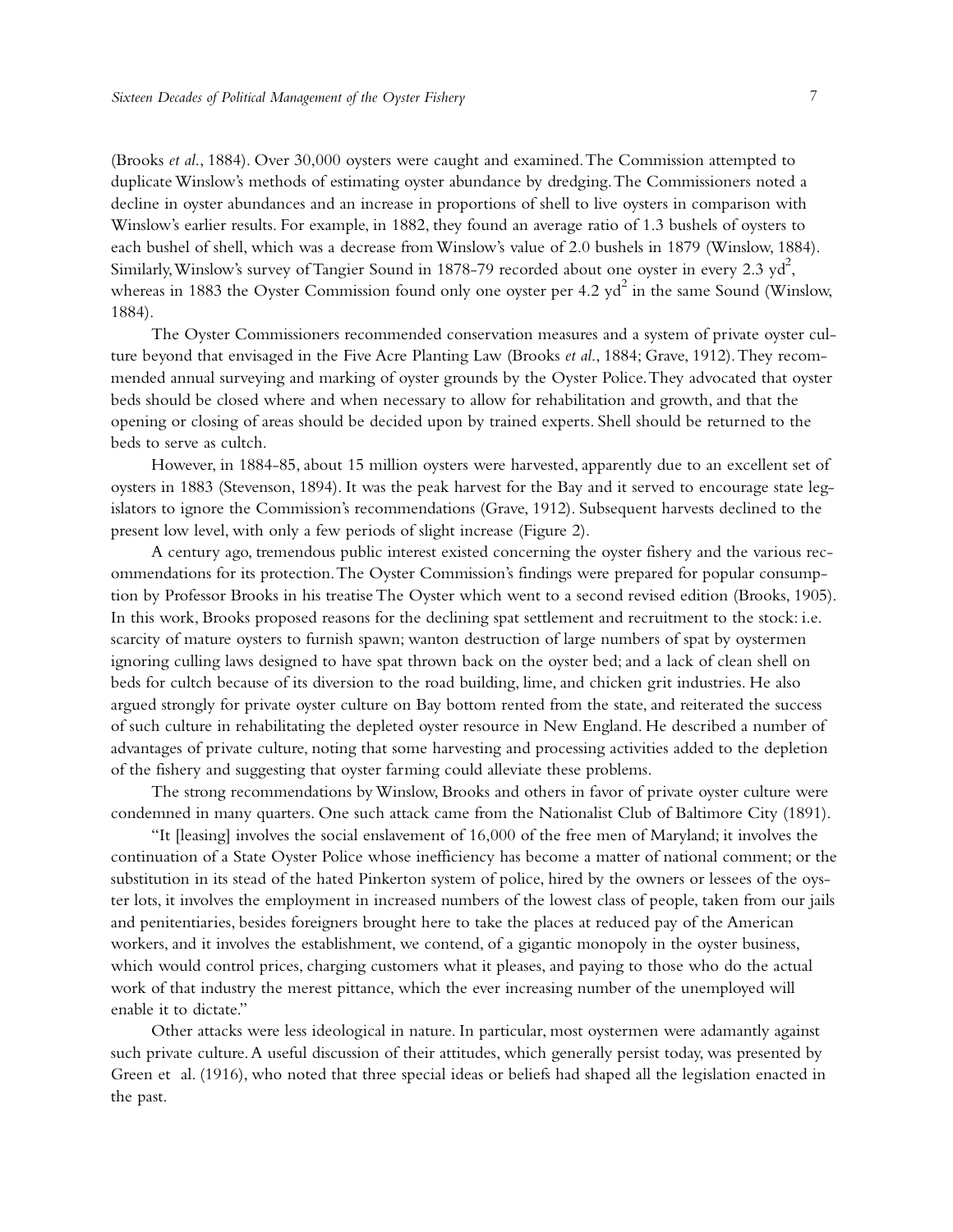The first idea was that natural oyster beds properly belonged to the people of Maryland and the working of these beds was a privilege to be reserved for Maryland citizens only.The second attitude was the fear of monopoly by some corporate entity such as the packing industry. Oystermen valued their independent status as freelance, generally selfsufficient, workers.They saw leasing as providing packing houses with the opportunity of planting oysters purchased cheaply in late spring or early fall and using such stock to supply the market throughout the year. Presumably such stockpiles would be harvested by packing house employees on daily wages, to the detriment of the self-employed oystermen.The third attitude rejected the possibilities of oyster culture, i.e. the placement of cultch and brood oysters on formerly nonproductive ground to encourage spat settlement and formation of new oyster beds. Most oystermen insisted that oysters could not be grown on anything but a natural oyster bar. Indeed, they felt that if a oncebarren bottom were to yield oysters as a result of culture practices, it must have been an unrecognized natural oyster bed and therefore should not have been leased. Because they believed that cultivating oysters on barren bottom was impossible, they felt that any leasing system would have to include natural beds, thus restricting their freedom of movement.

Oystermen brought (and have continued to bring) pressure on their representatives in the Maryland General Assembly to protect them from any attempts to encourage leasing. Until 1964, when reapportionment was mandated by the U.S. Supreme Court, the tidewater Counties (those bordering Chesapeake Bay or its tributaries) enjoyed excessive representation in the Assembly, with legislators and the state's administration being very sensitive to the wishes of the oystermen (Power, 1970). Such sensitivity persists to the present, even though oystermen remain a political minority (Power, 1970; Alford, 1973).

Protests against the political influences of oystermen on the General Assembly grew as the oyster catch declined after the 1885 peak. One of the most heated attacks came from businessman J. K. Cowan in a lengthy letter to the Editor published by the Baltimore Sun (1889a) and in a printed pamphlet (1889b). He castigated the legislature for its inattention to the scientific results and recommendations of the Oyster Commission, and pointed out (1889a) that the public aspect of the fishery led to ".... a 'common of fishing',and a 'common' is always a neglected place". He urged the establishment of oyster farming in Maryland, noting its success in New England.There was much hyperbole in his writing but the gist, repeated by commentators then and later, was that political sensitivity to the wishes of oystermen (the result of the desire of politicians to ingratiate themselves with dredgers and tongers for their votes) was contributing to the decline of the oyster industry in Maryland.

While the legislature ignored many of the Oyster Commission's recommendations, it did pass the Cull Law of 1890, which Grave (1912) considered to be the most efficient method ever devised for protecting natural oyster beds.Among other things, the law required that shells with spat and young oysters be thrown back ("culled") on the beds from which they were dredged. It also set a minimum legal size of 21 inches for market oysters. Maryland was one of the first states to attempt the enforcement of such a law (Stevenson, 1894).The law was unpopular with oystermen who had been selling small oysters to steam canners, or to private oyster growers out-of-state as seed, and many ignored it (Brooks, 1905).

As catches continued to decline at the turn of the century, a Baltimore attorney, B. H. Haman, defended the concept of oyster culture and, over a 15-year period, submitted bills on this matter to the legislature. He turned to the inland counties for support, describing the increased revenues that would accrue from a revitalized oyster fishery and linking this with the opportunity to improve state roads and bridges (Baltimore Sun, 1893, 1903). He was backed by farmers' clubs and organizations which favored the Oyster Commission's recommendations. Delegates from the tidewater Counties derided these bills, expecting the fishery to repeat its 1885 rebound (Grave, 1912), but the decline had set in, resulting in the closing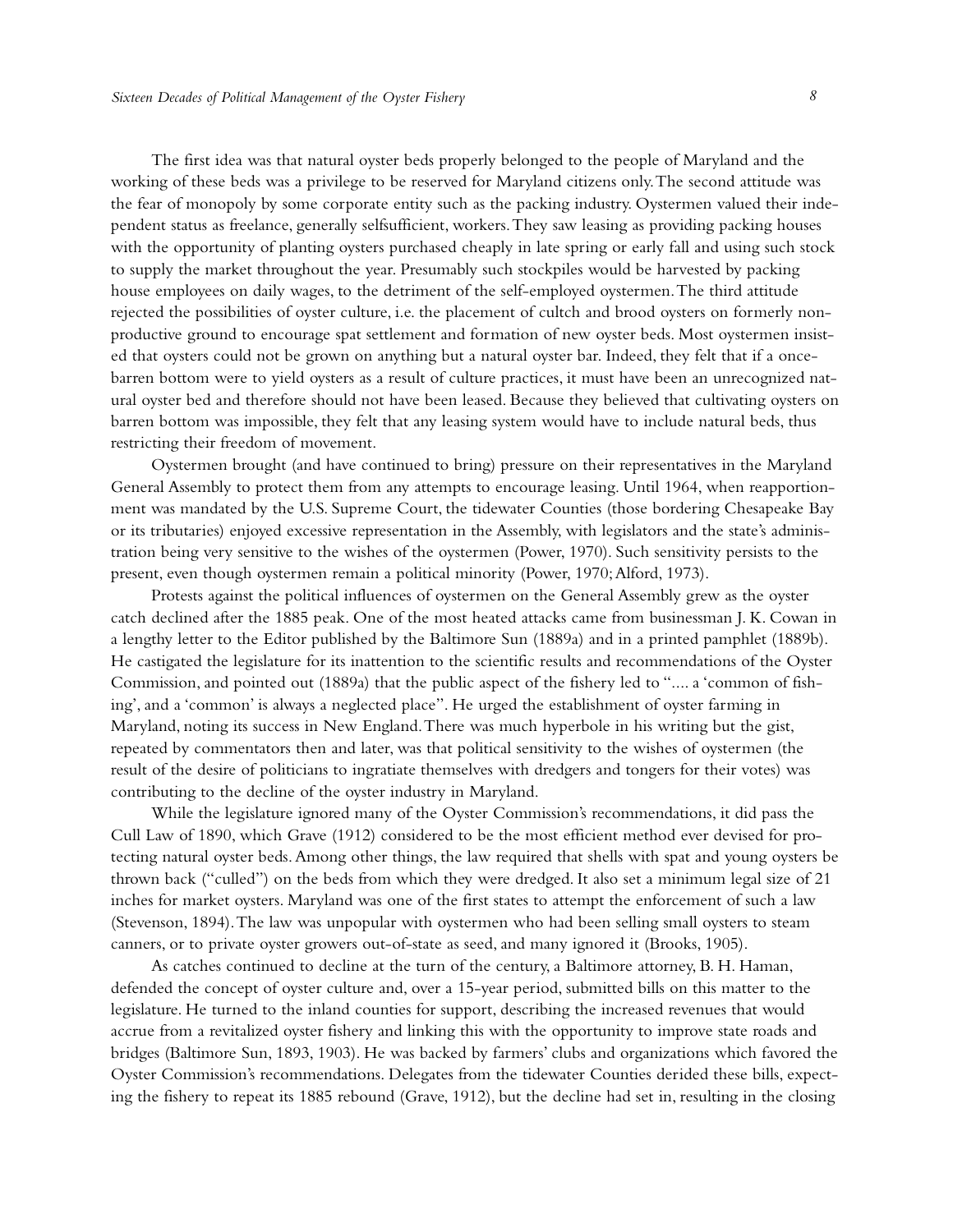of a number of packing houses in Baltimore as the export source steadily withered away (Nichol, 1937). Brooks noted in the preface of the second edition (1905) of The Oyster:

". . . the oyster grounds of Virginia and North Carolina, and those of Georgia and Louisiana, are increasing in value, and many of our packing houses are being moved to the south, but there is no oyster farming in Maryland, and our oyster beds are still in a state of nature, affording a scanty and precarious livelihood to those who depend upon them".

There was intense discussion of the leasing issue in Maryland newspapers at the time. As public sympathy for Haman's point of view increased, attitudes and actions of tidewater legislators drew protests. Between May 12, 1905, and April 11, 1906, the Baltimore Sun published at least 38 editorials on oyster culture and the General Assembly's handling of the matter. As an example, on June 17, 1905, an editorial entitled "The Oyster and the Politician" (Baltimore Sun, 1905) noted the support for Haman's proposals by most merchants and farmers and the increasing sentiment among some oystermen for private cultivation of barren bottom.Yet the editorial reminded its readers that the 1904 legislative session had defeated the Haman Bill by a vote of 14 to 13.The 14 Senators (most from Maryland's Eastern Shore, i.e. the eastern Counties bordering Chesapeake Bay) who opposed the Bill represented 316 322 people.The 13 Senators voting for the Bill represented 873 628 people.The Sun quoted a complaint from the Democratic Party organizer of Queen Annes County that "less than 400 oystermen were running the politics . . ." of the county.

Thus, by 1906, after intense political maneuvering and controversy, the time was ripe for the passage of the Haman Oyster Bill. It allowed individuals to rent up to 30 acres of barren bottom in county waters and up to 100 acres in the Bay beyond county boundary limits. Such leases were to be on ground found to be barren by a survey performed by a Shell Fish Commission which was provided for in the law (one of the members of the Commission being Caswell Grave, a former student of Brooks).

In 1906, the Shell Fish Commission embarked on an ambitious six-year survey of the natural oyster bars of the state in co-operation with the U.S. Coast and Geodetic Survey.The Maryland Oyster Survey was under the control of C. C.Yates, who subsequently published a series of important reports on the distribution of oyster beds in different regions of the Bay. Costing only about \$200,000, or four cents per bushel of oysters landed during the Survey period, the Survey resulted in 17 official documents and 43 large-scale charts, a total of 2,400 printed pages and 400 square feet of charts (Yates, 1913). This was coupled with a comprehensive technical report by the Board of Shell Fish Commissioners, including a manual of oyster culture (Grave, 1912). In all, 1,112 triangulation and 11,006 oyster investigation stations were occupied, 159,530 soundings were made and 8,600 hydrographic positions plotted.The Maryland Oyster Survey was the last extensive biological and environmental survey of Maryland's oyster bars until the last decade or two.

All of this material supplemented the earlier work of the 1882-84 Oyster Commission and the Winslow survey of 1878-79. In addition, the economic, historical, and social aspects of the fishery had been treated by Ingersoll (1881) and Stevenson (1894), as noted earlier.This tremendous accumulation of information, although incomplete in some aspects of the life history and biology of oysters, was undoubtedly sufficient for arresting the decline in production and for restoring at least some of the former economic strength of the industry, including the oyster packing industry. However, the sporadic and underfunded efforts at rehabilitation which followed in the ensuing decades were of minimal value because of socio-political resistance by oystermen and legislators.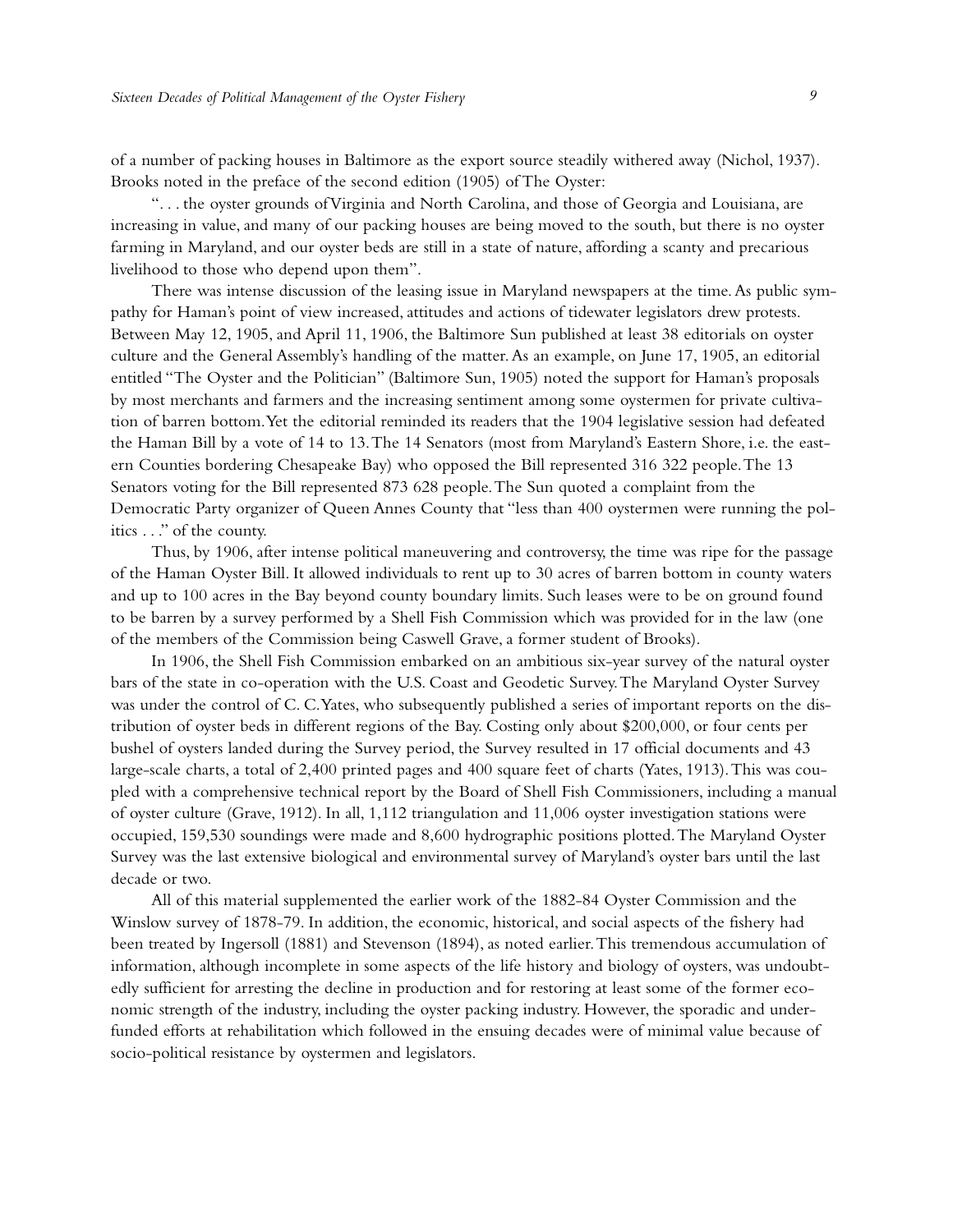## **4. Increased Controversy over Leasing**

After his extensive six-year survey of Maryland's oyster grounds,Yates (1913) felt very optimistic: "It now seems not only reasonable but probable that within the next generation the citizens of Maryland will be leasing and cultivating a probable 100,000 and a possible 300,000 acres of so-called "barren bottoms" where oysters do not grow in commercial quantities; that the more than 200,000 acres of natural oyster bars now reserved for the use of the oystermen as a result of the Maryland Oyster Survey will be so conserved and developed that they will produce, as they have done before, twice the amount they now yield; and that the oyster industry of Maryland will then be based on annual production of 20,000,000 bushels of oysters where now it is barely 5,000,000 . . ."

Yates was wrong, not because the Bay was becoming less capable of yielding such quantities of oysters but because of human factors. Seven decades later, the acreage of oyster ground under lease is minimal: 651 lease holders control about 9,000 acres of bottom (Jensen, 1981), amounting to three per cent of the 279,000 acres of oyster ground reserved for public or private use.The small proportion is ironic because, as noted, in 1830 Maryland became one of the first states to recognize private cultivation of oysters with its "One Acre Act". Political influence of oystermen has prevented any major increase in oyster farming. Presciently, in 1894, Stevenson predicted that Maryland would be the last state to abandon the common oyster fishery on public reefs.

The history of the early years of oyster culture in Maryland after 1906 and of the determined resistance by oystermen and tidewater politicians was presented by Green et al. (1916), the Shell Fish Commissioners of the time.They described several shortcomings of the 1906 Haman Bill as passed by the General Assembly.Two important deficiencies concern us here.

One shortcoming of the Bill was the inclusion by its adversaries of arbitrary restrictions on the area that could be rented, on the types of gear that could be used, and on the seasons open to harvesting on rented plots.The lessee could only tong for oysters, rather than using the more efficient dredge or powered equipment for cultivating the grounds and harvesting oysters rapidly to take advantage of market demands. His seasons and hours were the same as those enacted to protect public grounds. In addition, unlike the public oystermen, the private culturist had the expenses of rental fees, shelling of the bottom, purchase of seed, and policing of the property.As the Oyster Police were rather ineffectual, many instances of poaching occurred leading to hesitation in risking money and effort by planters whose crop might be stolen overnight. Finally, to prevent monopoly, corporations or joint stock companies were prohibited from renting oyster grounds for cultivation. In response to concerns about these deficiencies, the Price-Campbell Bill was passed in 1912, modifying the Haman Bill. It allowed the additional rental of up to 100 acres of barren bottom per lease in Tangier Sound and increased allowable Bay holdings to 500 acres. It allowed the lessee to use dredges and extended his working season. However, it did not change the regulations against corporate holdings or use of powered equipment.

Another shortcoming of the Haman Bill was the attempt to make the results of the Oyster Survey a permanent determination of the character of the bottom without flexibility to allow for changes in future conditions.Thus, natural ground might become barren from disease or over-fishing or barren bottom might become replenished naturally, but this could not be taken into account by the Commission, because oystermen initially insisted on a rigid design for the Survey, to guard against further shrinking of the legal boundaries of areas designated as natural grounds (shrinkage of productive grounds was, in fact, occurring rapidly in nature as noted earlier).Thus, any errors of the Oyster Survey in declaring natural grounds to be barren bottom because of a lack of oysters at the time of the Survey were not able to be corrected after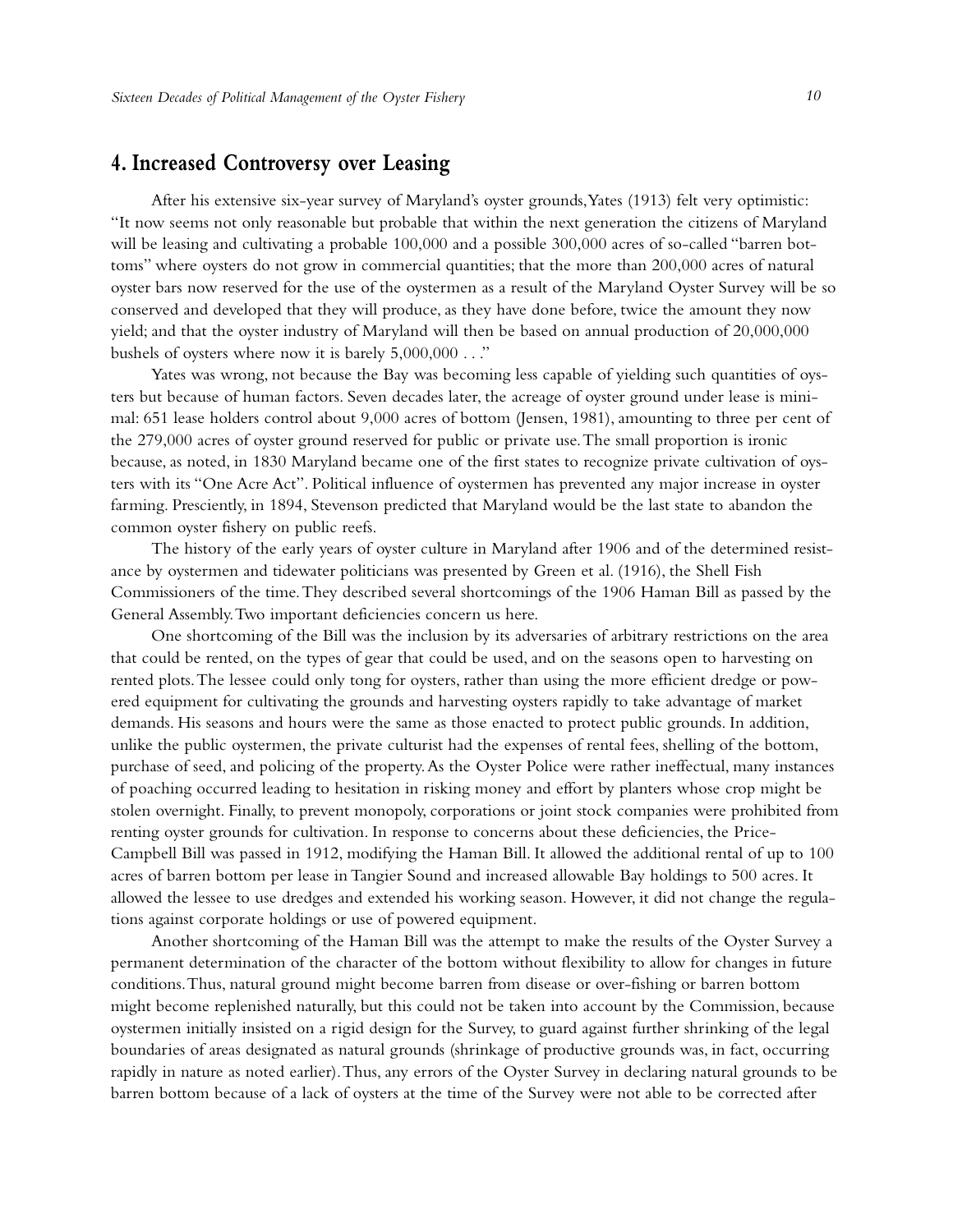the Survey had ended. Unexpectedly, when an extremely high settlement of oyster spat occurred during the Survey with consequent rehabilitation of over-fished beds, the oystermen found a number of the rehabilitated bars to be classified as barren bottom (as they had been when first surveyed) and thus available for leasing.

Passage of the 1912 Price-Campbell Bill had led to an increase in applications for leases (Fairbanks, 1932), with a parallel increase in protests from oystermen that the ground being applied for was natural and not barren bottom. Oystermen claimed that they had never been told of the filing in their county courts of charts outlining proposed boundaries of natural oyster grounds, and thus had not been able to meet the established appeal deadline. Green *et al*. (1916) disputed these claims, pointing out that the Oyster Survey had employed local oystermen as guides familiar with each county's waters; that copies of the charts had been sent to attorneys, state or county offices, oysterpackers, oystermen who had acted as guides,and village postmasters; and that newspaper advertisements of the filing of the charts and the initiation of the appeals period had been published in a large number of localities.They also noted that it was inconceivable that local politicians ". . . who had constantly been appealing to the oystermen for the vote, on the ground that they were the champions of the oystermen's rights, could be so little interested that the charts could pass into and out of their offices unnoticed". Nevertheless, many oystermen insisted that the appeals period had expired without their knowledge. Other arguments that they raised are reported by Maltbie (1914). Because of the increasing protests and the formation of county-based oystermen's associations, political pressures mounted to change the leasing law.

The 1914 legislative session was as controversial as the 1906 session had been. Because of pressure brought by oystermen, the Anderson Bill was introduced to repeal the Haman and Price-Campbell Acts. This greatly agitated supporters of private culture.The Baltimore Sun printed at least 33 editorials between January 24 and April 11, 1914, defending such culture. On March 9 and 10, 1914, the newspaper printed two pages of comments by 99 Maryland citizens, most with no financial interest in the industry, protesting at the attempts to repeal earlier Acts.The Sun also noted that oystermen comprised less than 20 percent of the population of the tidewater Counties, a numerical strength much less than their political strength.With regard to tidewater legislators, the newspaper noted "It would take a very brave man, physically as well as morally, to defy so desperate and furious an element of his own constituency, even if he actually differed from them" (Baltimore Sun, 1914a).

Because of the public clamor, the Anderson Bill was replaced by the Shepherd Bill, which was claimed to be a helpful amendment of the earlier oyster culture Acts. However, Delegate Cummings of Montgomery County was quoted as saying ". . . the Shepherd Bill is just as good as a repealer, because it is really a slow death for oyster culture', (Baltimore Sun, 1914b).That spring, the General Assembly passed the Shepherd Act ". . . which virtually nullified oyster culture legislation by providing that any bottom resorted to once in five years by oyster fishermen was natural bottom" (Earle, 1926). Such a claim in court, even if it were only a claim of one day's fishing activity, was sufficient to prevent leasing of an area.The Act also established a "neutral zone" 50 to 200 yards wide around natural bars where no person could plant or cultivate oysters.This just enlarged the area of the natural bar because oystermen were allowed to work it whereas planters could not, and so territorial disputes continued (Green *et al*., 1916).

There was provision for reclassification of oyster grounds either on the initiative of the Board of Shell Fish Commissioners at any time or of any three or more Maryland residents who wished to dispute a barren bottom designation. In the latter case, the reclassification was to be done by the Circuit Court and not the Commission.As Christy (1964) noted, such reclassification efforts led almost immediately to 54,000 acres being removed from the category of barren bottom to that of natural oyster bars. Between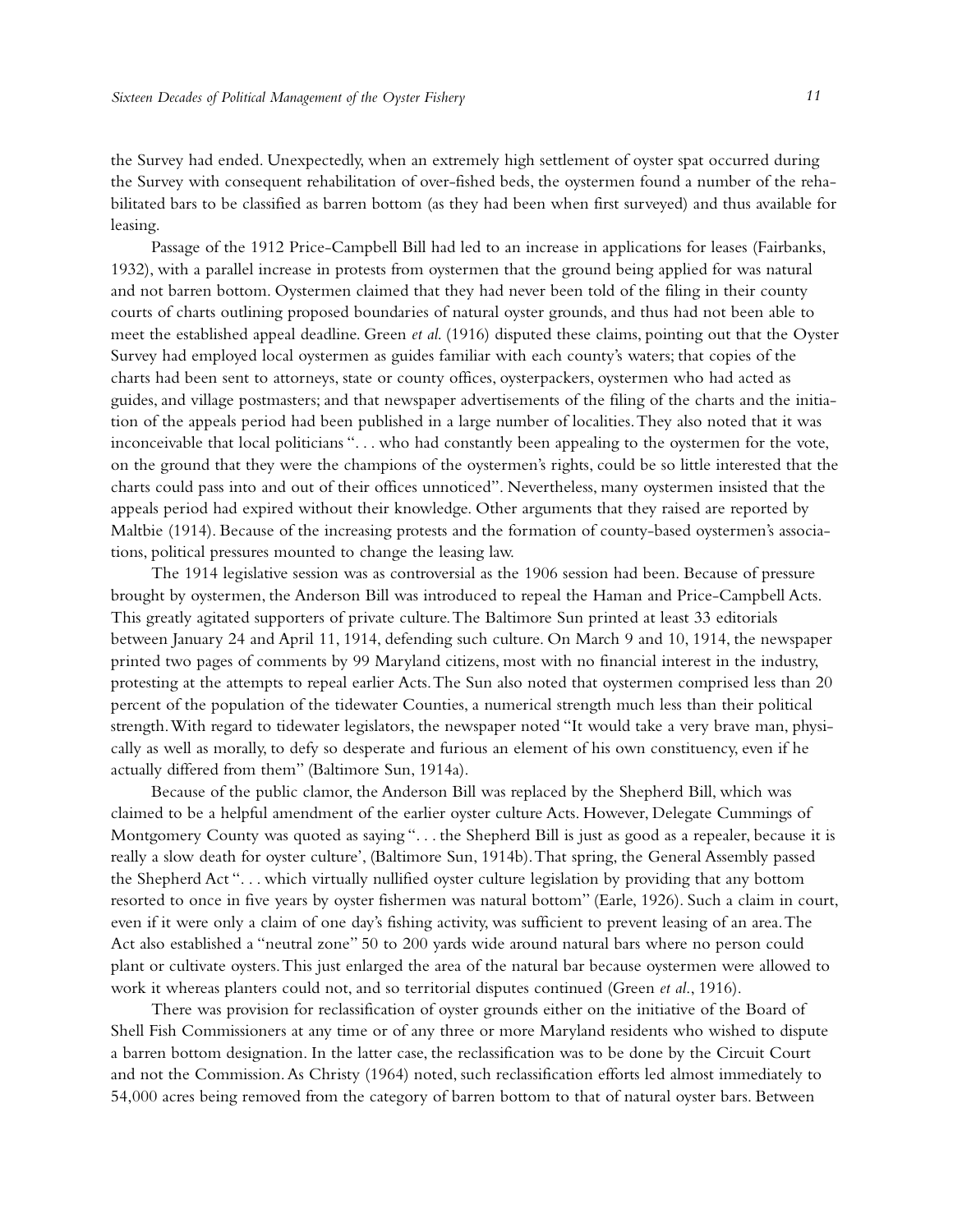1915 and 1963, an additional 15,000 acres were reclassified as natural grounds as a result of challenges in court to lease applications (Power, 1970), with almost any protest serving to frustrate a lease application. Power (1970) stated that the Shepherd Act has effectively hamstrung the granting of oyster leases ever since.

After the Haman Bill passed, leasing of bottom had begun slowly (Green *et al*., 1916) with 2,116 acres leased in 1906. By early 1914, 5666 acres were under lease, 9,529 acres were outstanding "awaiting signature", and 22,705 additional acres had been applied for but not yet approved (Green *et al*., 1916). Such an increase added to the oystermen's anger. Shortly after the Shepherd Bill was passed, the acreage under lease dropped but then slowly grew to about 9,000 acres in 1930 (Fairbanks, 1932). As noted earlier, about 9,000 acres are presently under lease (Alford, 1973; Jensen, 1981).

#### **5. Increase in Biological Research**

In 1916, the Conservation Commission of Maryland was formed by the consolidation of the Shell Fish Commission, Fish Commission, State Game Warden and State Fishery Force (Earle, 1932).The Commission set aside suitable oyster grounds (Reserve Areas) to serve as sites for seed transplantation experiments. Stunted oysters were taken from the low salinity Upper Bay and placed on these Reserve Areas to grow. In 1918, Dr R.V.Truitt began a long-term research program which included sampling water quality, measuring larval abundance in plankton, studying larval setting and survival, characterizing oyster ground, and comparing various materials as settlement substrate.This research was not supported by dedicated funds (at least up until 1930) and depended on donated sampling gear, chemicals, work space, and field and laboratory assistance (Truitt, 1931a).

In spite of such constraints,Truitt produced many technical reports as well as an illustrated guide to oyster biology and Maryland's oyster industry (Truitt, 1931b). He demonstrated that oyster shell was much more attractive to oyster larvae as a settlement surface than a number of other materials such as glass, wood, bricks, cinder and pebbles. He found a correlation between abundance of brood stock on an oyster bed and of larvae in the water column, noting however that high brood stock levels alone do not assure high levels of spat settlement in all regions of the Bay. He recommended an increase in the minimum harvestable size of oysters from 2 1/2" to 3" and the return of shell, along with suitable numbers of brood oysters, to areas requiring rehabilitation. Laws based on these recommendations were passed in 1927.

That same year, a Shell Planting Program was financed by a gas tax on work boats and by direct appropriations of state funds.A 10 percent shell tax was placed on packing houses, i.e. 10 percent of their shucked shell was to be made available to the state as cultch (State Planning Commission, 1936).

In 1931, construction of Chesapeake Biological Laboratory was begun, providing a base for the work on oysters by Truitt and associates. In conjunction with the Laboratory, an experimental "oyster farm" was established on a 1,000-acre reserve in the Honga River (State Planning Commission, 1936), in a region which had proven to have numerous oyster larvae in the water, although the oyster grounds had been badly over-fished. Over a three-year period, 42,000 bushels of shell were planted on one 50-acre section.About 4,000 bushels of seed were harvested in the fall of 1934 from a four-acre patch within the planted section, and it was estimated that 50,000 bushels of seed had set where oysters had not been produced for years (State Planning Commission, 1936).This demonstrated the potential of properly managed shell planting activity.Truitt continued research in this area for a few more years, but then the experimental region was turned over to public use as a tonging bar, apparently against Truitt's advice and to the ultimate detriment of the area and the seed program (Wharton, 1959).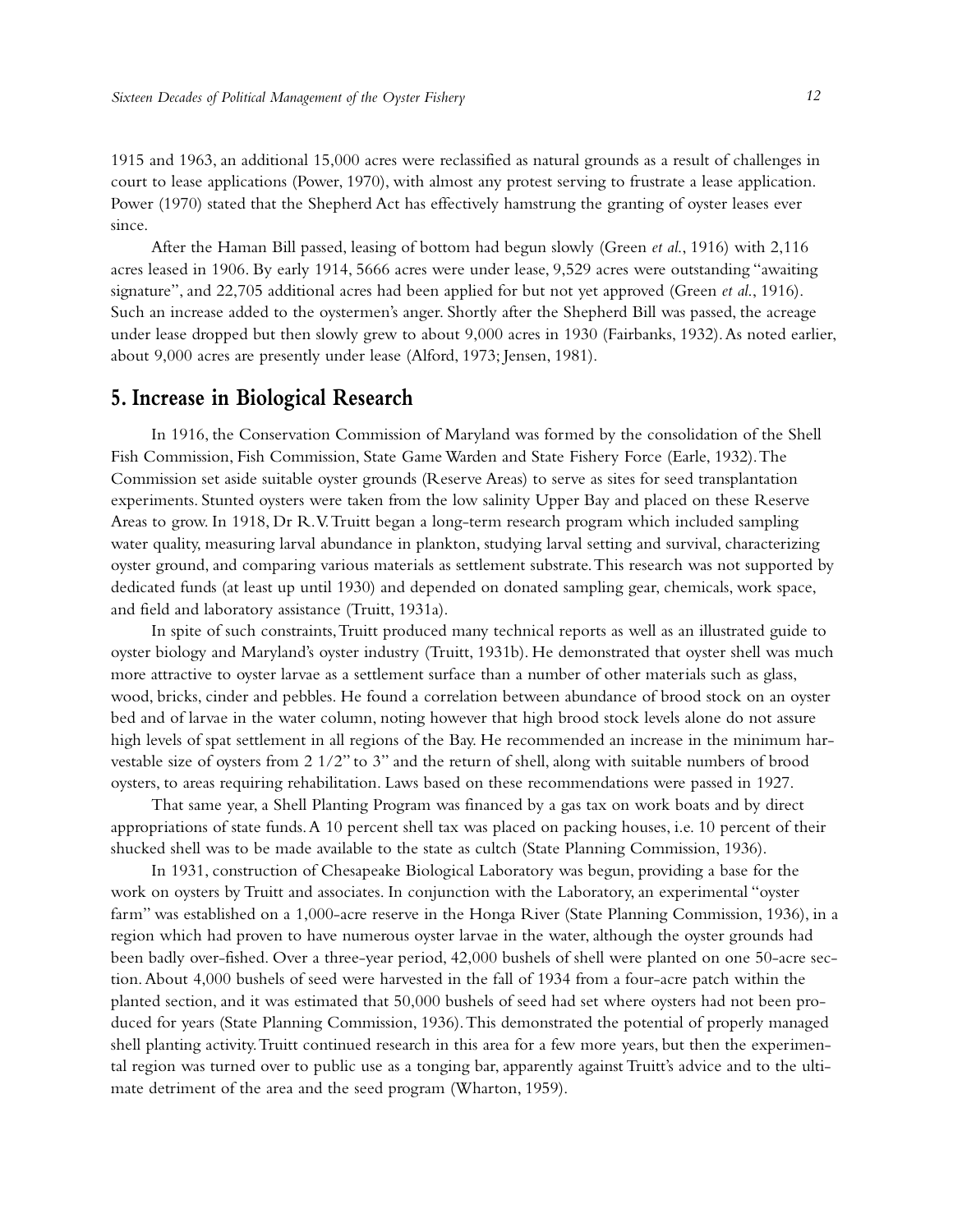Continuing scientific research strengthened earlier ideas of proper management of the natural oyster beds (Beaver, 1945; Chesapeake Biological Laboratory, 1953). Essentially, the results demonstrated the importance of conserving shell as cultch and of expanding a seed-production program.The encouragement of private cultivation continued to be urged.

#### **6. Commissions, Reports, and Management Efforts**

From the Depression onward, concerned organizations or the General Assembly periodically commissioned reports on the state of the oyster fishery. In 1932, the Baltimore Association of Commerce reviewed the history of the oyster fishery and of leasing (Fairbanks, 1932). It recommended that the Conservation Department be given full authority to resurvey and reclassify unused oyster grounds to allow for increased private culture. It urged development of large seed beds, an increase in the maximum area that could be rented for private culture, repeal of the strictures against corporate involvement in private culture, and strengthening of laws to require actual planting of shell or oysters on rented bottom within specific time periods and in specific quantities.

In 1936, another Commission reviewed the fishery, blaming its decline on overfishing, export of seed oysters to out-of-state planters, failure to return shell to oyster bars, and the harvesting of small oysters (State Planning Commission, 1936). It recommended a resurvey of oyster grounds, development of seed areas, a change in leasing laws to allow for larger holdings and participation by corporate entities, and greater regulatory (not just administrative) authority for the Conservation Commission.

This latter point was reiterated by a committee studying the structure of the Maryland State Government (Bowman, 1938).The committee noted:

"The private enterprise whose manager could make no change in the nature, quantity or quality, or method of production except during a biennial stockholders" meeting would be bankrupt before it started".

This alluded to the fact that, at the time, the General Assembly sat every two years, thus hindering effective management of the oyster fishery if a situation arose between sittings that required immediate attention.

In 1943, the Tidewater Fisheries Department developed an Oyster Management Plan (Bowman, 1948) which was expected to increase production from three million bushels in 1944 to 10 million in 1978. It was to be financed from general funds and a tax on harvested oysters. Shell cultch and seed oysters were to be planted in appropriate areas, beginning modestly and increasing with time. However, poor enforcement resulted in failure to collect the 20 cents per bushel tax, and the quantities of seed and shell available were never sufficient to be very useful. From 1940 to 1946, 211,000 bushels of oysters were harvested from areas where seed had been placed.The planted seed had cost the state \$96,000.Taxes recovered were only \$42,000, probably due to tax evasion by oystermen (Bowman, 1948). In addition, extensive freshwater flooding of the Upper Bay seed areas killed millions of seed oysters, thus disrupting the seedplanting program (Beaver, 1945; Engle, 1947).

After describing the failure of the 1943 Oyster Management Plan, the Commission on Conservation of Natural Resources recommended adoption of a vigorous long-range plan (15 years or more in duration) for rehabilitation of the oyster industry (Bowman, 1948).At the time, the 1947 average catch from Bay dredging bars was one bushel per acre (harvested by 48 dredge boats), compared with an average of 50 bushels per acre in 1870-90 when over 1,000 dredge boats were fishing (Hammer, 1948). In 1948, 12,000 acres of oyster ground under state or private culture produced 700,000 bushels of oysters, a yield of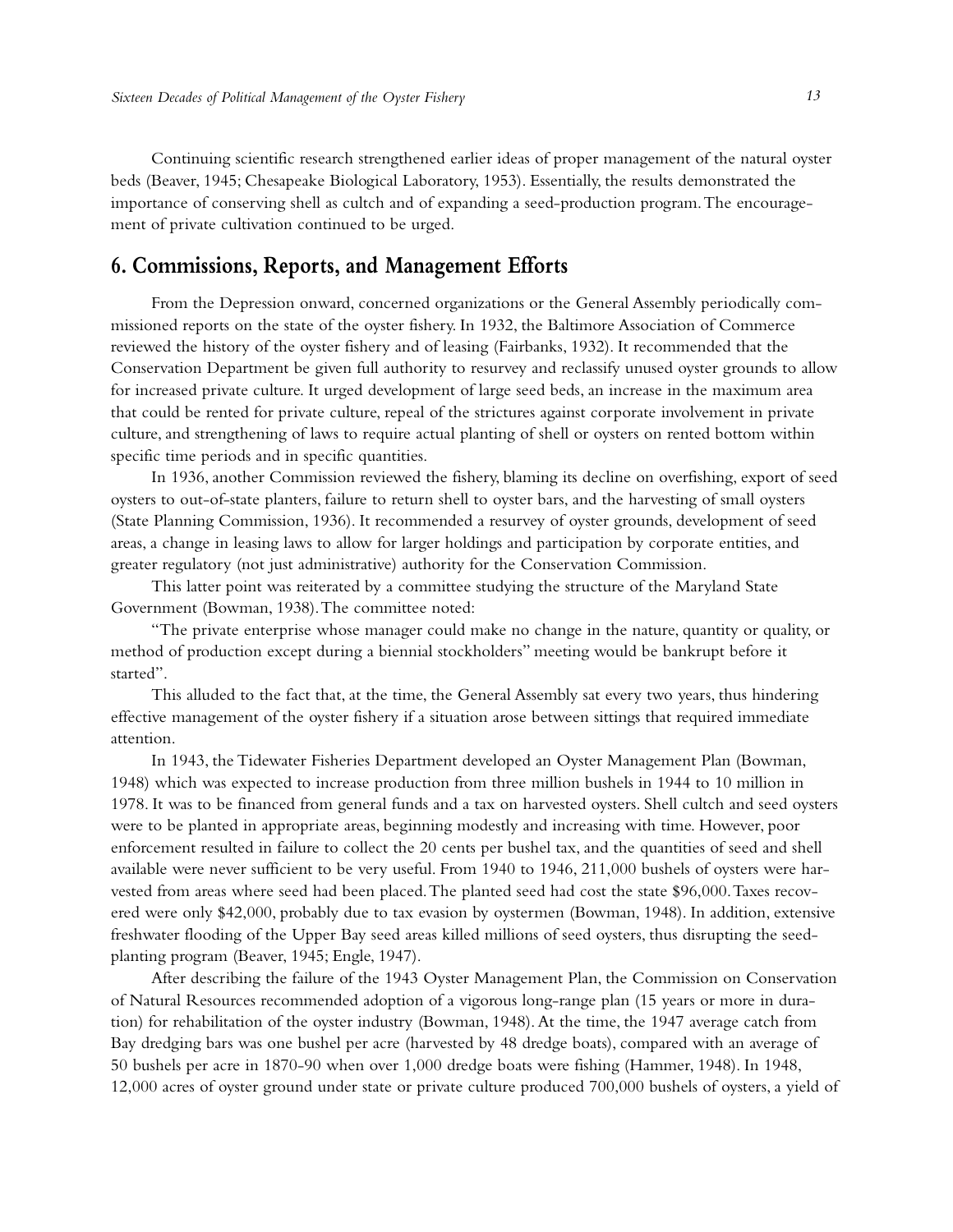60 bushels per acre. In comparison, 1.4 million bushels of oysters were fished from public grounds which were about 260,000 acres in extent, for a yield of about six bushels per acre (Bowman, 1948).

The proposed 1948 plan was anticipated to increase the Maryland catch to four million bushels by 1965 as a result of the following recommended actions.A law should be passed requiring oyster packers and processors to sell at least 50 percent of their shucked shell to the state (such a law was enacted in 1951 and strengthened in 1953). Funds to buy the shell would come from an oyster inspection tax of five cents per bushel of processed oysters. One million bushels of shell should be planted in good spat-setting areas to enhance the seed oyster program.The seed oysters should be used to rehabilitate Bay and tributary bars. Enforcement of current regulations should be intensified. Private oyster farming by licensed watermen should be encouraged. Unfortunately, the proposed plan was not implemented to any extent, other than as noted.

One important recommendation by the 1948 Commission did have unintended repercussions. In an effort to integrate the various components of the industry (tongers, dredgers, etc.) to reduce squabbling and to gain support for any proposed rehabilitation programs, the Commission urged the election of state and county committees of oystermen, patterned after Soil Conservation Committees, to interact with management and to advise on closing oyster bars and on shell and seed planting activities.The resulting county committees have a strong voice in the deposition of shell and seed taken from county waters, and export of this material out of the county is discouraged by the local committees.Thus, rehabilitation of any one area by extensive planting of cultch or seed from elsewhere may be thwarted.Also, cultch has sometimes been planted in areas of poor spat settlement (personal observations) in spite of historical records documenting such poor settlement success. Shell and seed plantings tend not to be where scientific findings would suggest but where politics demand (Christy, 1964).

In 1966, a private organization formed yet another committee to report on Maryland's fisheries, including the oyster fishery (Quittmeyer, 1966).The report reviewed the history of the fishery and reiterated the call for increased private cultivation, providing a list of 14 steps or actions based on biological information which the Committee regarded as necessary for enhancing oyster production.They felt that production could be doubled in five years, if their recommendations were followed.Again, most of the recommendations were ignored.

#### **7. Recent Management Activities**

Even with the 50 percent shell tax being law, the state was often unable to obtain this amount of fresh shell from packers and processors (Maryland Board of Natural Resources, 1962).Thus, shell planting activity was hindered and efforts were made to find alternate sources, with emphasis on "fossil" shell dredged from formerly productive but now silted-over oyster grounds. In 1961, the state implemented an oyster repletion program with oyster shells from non-producing areas of the Bay being dredged and distributed over public oyster beds. By 1963, the amount of fresh shell planted by the state was the smallest for many years, due in part to the sale of oysters to out-of-state buyers (Maryland Board of Natural Resources, 1963). Use of dredged shell thus accelerated. During the 1960s and 1970s, the state was routinely contracting for the dredging, washing, and replanting of 5 million bushels of dredged shell a year. Those "fossil" shells provide the vast bulk of the present shell planting effort, outranking fresh shells by more than nine to one during the late 1970s (Cabraal, 1978), even though fresh shell is a better cultch material than dredged shell (Cabraal and Wheaton, 1981).

The annual oyster seed and shell planting program is considered one of the most important manage-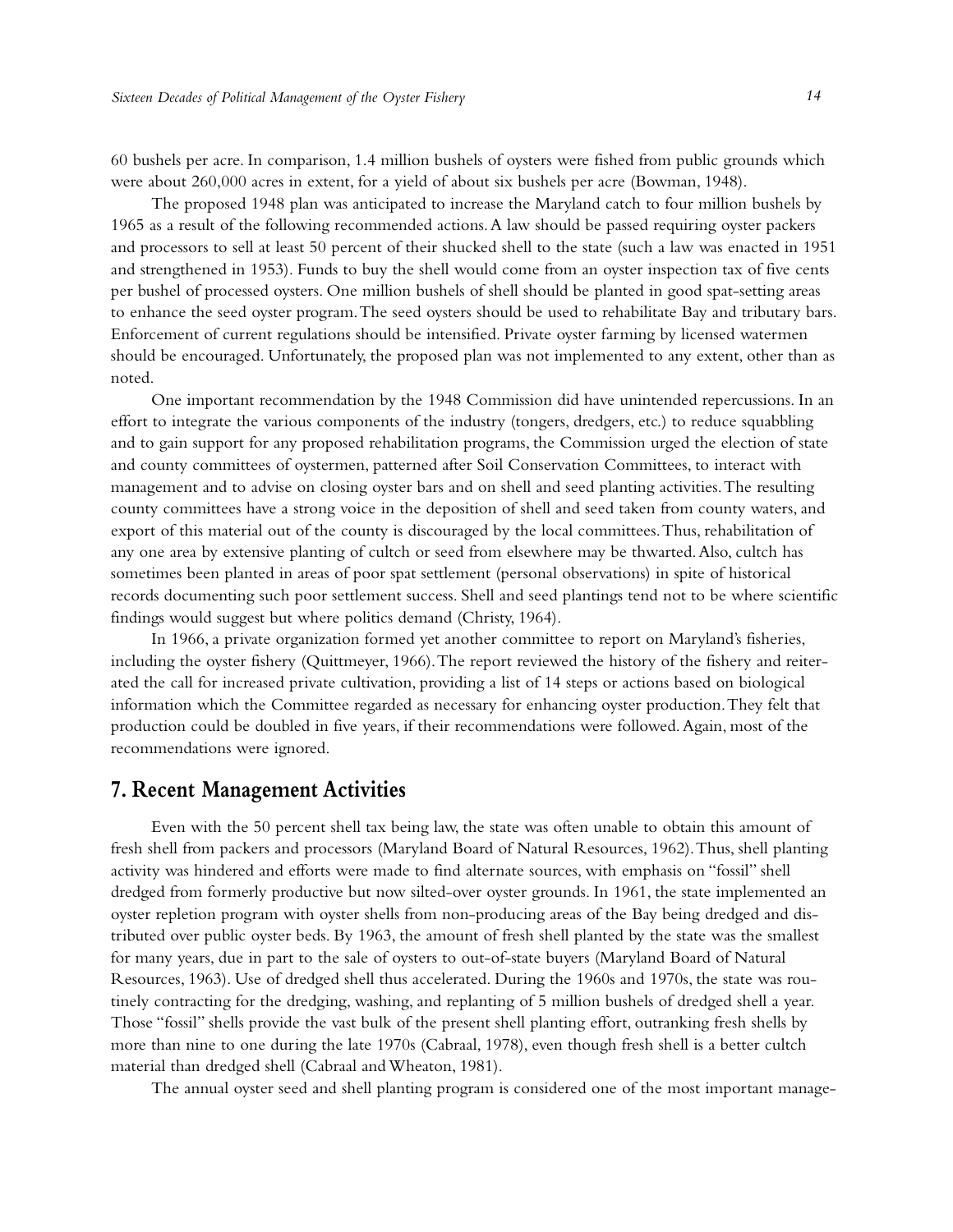ment practices for maintaining levels of production during periods of poor natural reproduction (Ulanowicz *et al*., 1980). Nearly all the oyster seed for the present program comes from 1200 acres of offlimits seed areas that in the past have proven highly productive for spat settlement (Cabraal, 1978). Every spring, the Tidewater Administration organizes a major seed planting program, contracting with oystermen who dredge spat-carrying shell off the seed areas and replant them on the fishing grounds.To organize this effort, fishery managers draw up a distribution plan that outlines where in the Bay the seed and shell will go.They review the plan with the oystermen's committees and consider a variety of factors including economic conditions and the number of oystermen living in each county, the number of shell bushels and seed bushels planted in each region in recent years, the biological condition of the waters, and the number of oysters harvested there (Cabraal, 1978).Their plan usually combines economic, political, and biological factors.

Presently, the Maryland oyster management program is currently conducting a resurvey of all the state's traditional and potential oyster grounds, the first since the Maryland Oyster Survey of 1906.The resurvey will establish the extent and character of the fishing grounds and may provide a basis for re-instituting the awards of new leases for oyster farming.The General Assembly in 1972 declared a moratorium on the award of new leases, pending completion of the new survey (Jensen, 1981).

However, since the 1950s, a complicating factor has arisen concerning use of Bay bottom. Maryland has extensive subtidal soft clam (*Mya arenaria*) beds which became increasingly exploited after the invention of a hydraulic dredge.This fishing gear uses water jets to blast the clams out of the sediment and on to a conveyer belt which carries them up the water's surface for harvesting. Clam fishermen do not want "barren bottom" to be opened to private oyster culture because such grounds often contain beds of soft clams. Since 1945, it has been illegal to lease natural clam beds. Clam fishermen have their own organizations and are often in conflict with oystermen's organizations over use of Bay bottom. However, both groups are united in opposing private oyster culture (Power, 1970).

#### **8. Conclusion**

Chesapeake Bay oyster stocks are not the only ones to have become depleted in the last century. Oyster populations in New England had declined greatly by the early 1800s ([ngersoll, 1881; Sweet, 1941). Thereafter, in states from New Jersey northward, a system of private cultivation was encouraged, with consequent revival of the industry (Sweet, 1941; Christy, 1964). It is worth noting that no region on the Atlantic or Gulf Coast of the United States appears to have managed its eastern oyster resource so well that rehabilitation has been unnecessary. Frequently, the resource has been over-exploited before any remedial measures have been taken.

Unfortunately, political considerations rather than limited biological knowledge have frequently contributed to declines in fisheries in North America and elsewhere (Wallace, 1952). Maryland's history of legislative management of the oyster fishery is particularly instructive. In spite of the extensive set of laws governing the industry beginning in 1820, Maryland's oyster catch is a fraction of what it probably could be. Numerous optimistic remarks by a variety of informed observers about the fishery's potential have not been borne out. Even today, if Maryland's Department of Natural Resources proposes unpopular management actions, vociferous opposition from commercial fishermen leads to legislative intervention and often the withdrawal or modification of the proposed actions.A century's accumulation of scientific insights, commission recommendations, and general popular support of private oyster culture has been negated to a great extent by political sensitivity to an influential, vocal minority.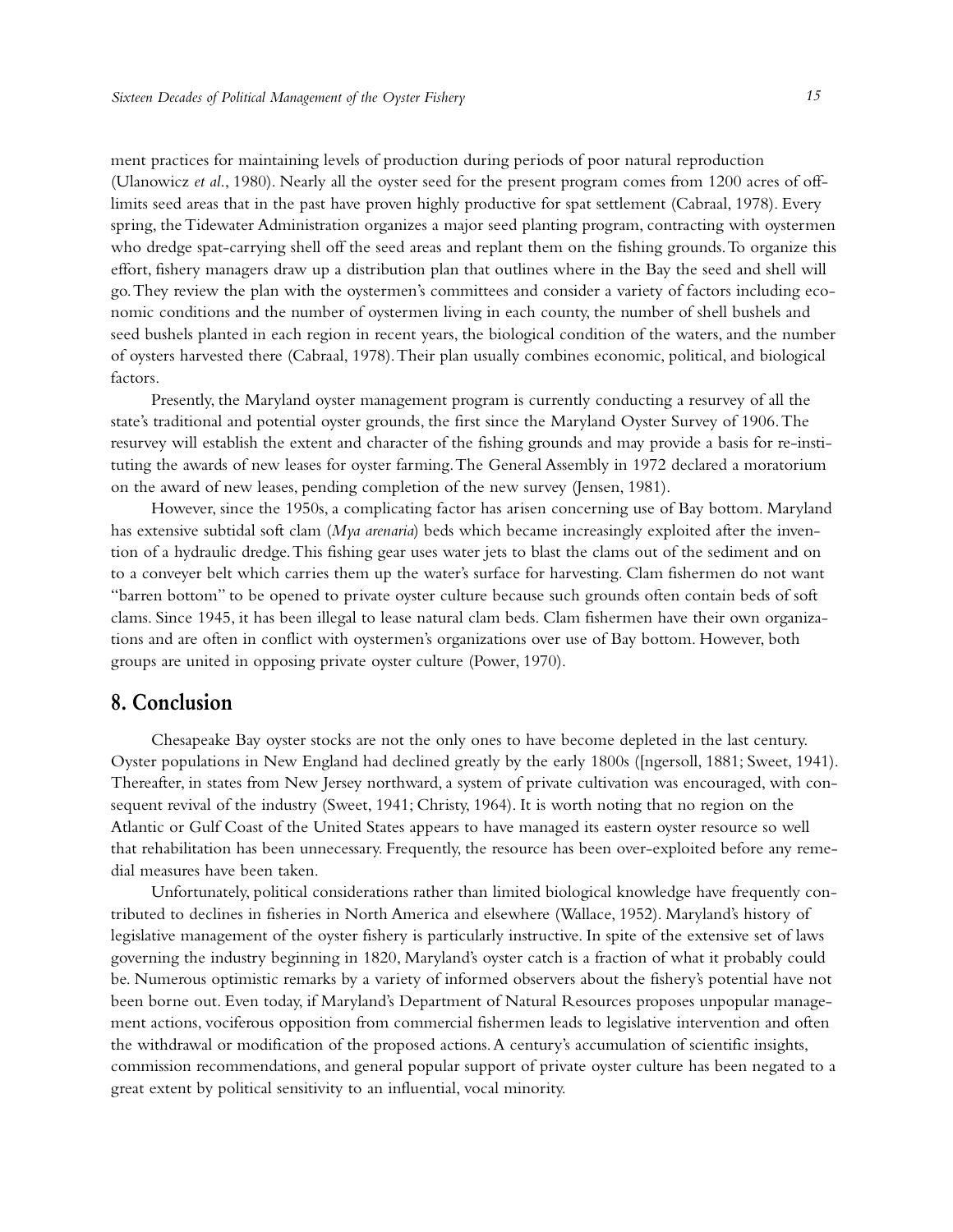This report is an expansion of information collected as part of a literature review entitled "Maryland's Oysters: Research and Management".The review was supported by the University of Maryland Sea Grant Program and Maryland Department of Natural Resources.The Department is not responsible for the opinions expressed herein.We thank Dr. Rita Colwell and Mr. Pete Jensen for supporting and encouraging our study.The manuscript was read critically by E. Cronin, E. Dunnington, J. Engle, M. Fincham, M. Leffler, R. Newell,and F. Sieling at various points in its evolution. Deborah Coffin Kennedy drew the figures.The U.S. Government is authorized to produce and distribute reprints for governmental purposes notwithstanding any copyright notation that may appear herein.

# **References**

- Afford, J. J. (1973).The role of management in Chesapeake oyster production. Geogr. Rev. 63, 44-54.Alford, J. J. (1975).The Chesapeake oyster fishery. *Ann.Assoc.Amer. Geographers* 65, 229-239.
- Baltimore Sun. (1893). Editorial entitled,"An Economic Question of Importance". February 18. Baltimore Sun. (1903). Editorial entitled, "Good Roads and Oyster Planting". July 31.
- Baltimore Sun. (1905). Editorial entitled,"The Oyster and the Politician,'. June 17.
- Baltimore Sun. (1914a). News Item. March 10.
- Baltimore Sun. (1914b). News Item. March 11.

Beaven, G. F. (1945). Maryland's oyster problem. Maryland Board of Natural Resources, Dept. of Research and Education, Solomons Island, MD. Educational Series, No. 8,1-14.

- Bell,T. I. and FitzGibbon, D. S. (1978). Fishery statistics of the United States 1975. *Natl. Mar. Fish. Serv., Statistical Report* No. 69.Washington, D.C.
- Bowman, I. (Chairman). (1938). Report of the committee on the structure of the Maryland State Government. Baltimore, Maryland.
- Bowman, I. (1940). Science and social effects:Three failures. *Sci. Monthly* 80, 289-298.
- Bowman, I. (Chairman). (1948). Report of the Commission on Conservation of Natural Resources to the Governor of Maryland,Annapolis, Maryland. (See also Maryland Board of Natural Resources, 4th Annual Report, pp. 27-39).
- Brooks,W. K. (1880). Development of the American oyster (*Ostrea virginica* L.). *Studies from the Biological Laboratory*, Johns Hopkins University, Baltimore, Maryland, 4(1), 1-81.
- Brooks,W. K. (1905). *The Oyster.A popular summary of a scientific study.* Baltimore:The Johns Hopkins Press.
- Brooks,W. K.,Waddell, J. I. and Legg,W. H. (1884). *Report of the Oyster Commission of the State of Maryland*. Baltimore: J. B. Ehlers and Co.
- Burgess, R. H. (1963). *This Was Chesapeake Bay*. Cambridge, Maryland: Cornell Maritime Press.
- Cabraal, R.A. (1978). Systems analysis of the Maryland oyster fishery: Production management and economics. Ph.D. Dissertation,Agricultural Engineering, College Park, University of Maryland.
- Cabraal, R.A. and Wheaton, F.W. (1981). Production functions for the Maryland oyster fishery.Trans.ASAF24, 248- 251, 254.
- Chesapeake Biological Laboratory. (1953). *The Commercial Fisheries of Maryland*. Solomons Island, Maryland: Board of Natural Resources, Dept. of Research and Education.
- Christy, F.T. (1964).The exploitation of a common property natural resource: the Maryland oyster industry. Ph.D. Thesis, University of Michigan,Ann Arbor, Michigan.
- Cowan, J. K. (1889a). Letter to the Editor, Baltimore Sun, February 4, Page 1.
- Cowan, J. K. (1889b). *The Maryland Oyster and His Political Enemies*. Baltimore, Maryland:W. K. Boyle and Son.
- Davis, J., Haven, D., Drobeck, K. G.and Dunnington, E.A. (1976). Plans for management of the fisheries of the tidal Potomac River. University of Maryland, Chesapeake Biological Laboratory Solomons, Maryland. CEES Ref. No. 76-123CBL.